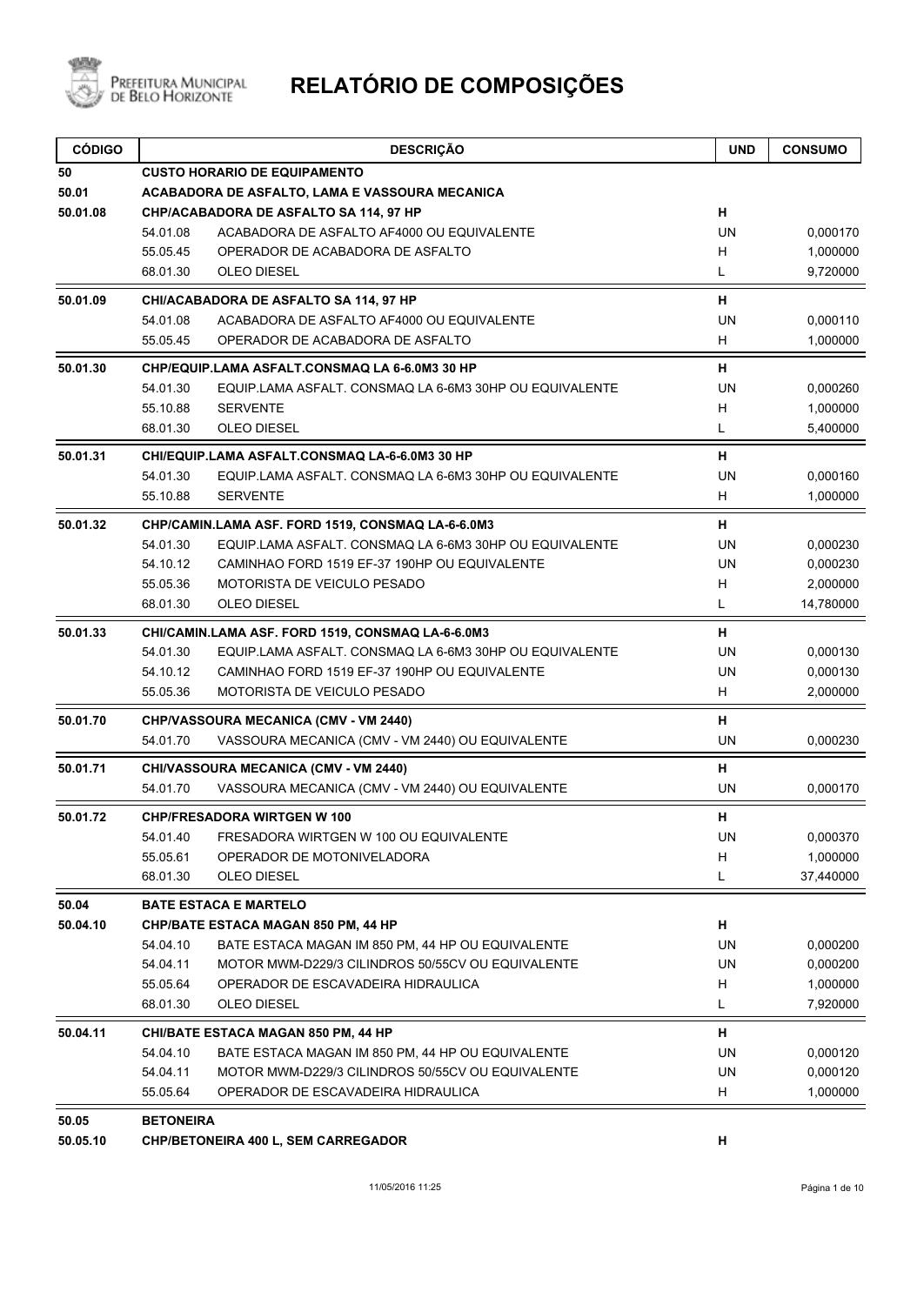

| <b>CÓDIGO</b> |          | <b>DESCRIÇÃO</b>                                                     | <b>UND</b> | <b>CONSUMO</b> |
|---------------|----------|----------------------------------------------------------------------|------------|----------------|
|               | 54.05.10 | BETONEIRA 400L, TRIFASICA, S/CARREGADOR (ALFA OU CSM) OU EQUIVALENTE | UN         | 0,000240       |
|               | 83.23.10 | KILOWATT/HORA COMERCIAL B3 CONVENCIONAL                              | KW/H       | 2,238000       |
| 50.05.11      |          | CHI/BETONEIRA 400 L, SEM CARREGADOR                                  | н          |                |
|               | 54.05.10 | BETONEIRA 400L, TRIFASICA, S/CARREGADOR (ALFA OU CSM) OU EQUIVALENTE | <b>UN</b>  | 0,000170       |
| 50.06         |          | <b>BOMBA D'AGUA E LAMA</b>                                           |            |                |
| 50.06.02      |          | CHP/BOMBA HIDROSUL 2" ASI-250-36M3/H C/20M MANGUEI                   | н          |                |
|               | 54.06.02 | BOMBA HIDROSUL ASI-250 (36 M3/H 2") OU EQUIVALENTE                   | UN         | 0,000280       |
|               | 55.10.88 | <b>SERVENTE</b>                                                      | H          | 0,300000       |
|               | 73.80.35 | MANGOTE ESPIRAFLEX P/ BOMBA D=2" COR LARANJA                         | M          | 0,005600       |
|               | 83.23.10 | KILOWATT/HORA COMERCIAL B3 CONVENCIONAL                              | KW/H       | 1,790000       |
| 50.06.03      |          | CHI/BOMBA HIDROSUL 2" AS1-250-36M3/H C/20M MANGUE                    | н          |                |
|               | 54.06.02 | BOMBA HIDROSUL ASI-250 (36 M3/H 2") OU EQUIVALENTE                   | <b>UN</b>  | 0,000200       |
|               | 55.10.88 | <b>SERVENTE</b>                                                      | H          | 0,300000       |
|               | 73.80.35 | MANGOTE ESPIRAFLEX P/ BOMBA D=2" COR LARANJA                         | М          | 0,004000       |
| 50.06.04      |          | CHP/BOMBA HIDROSUL 3" ASI-500-72M3/H C/20M MANGUEI                   | н          |                |
|               | 54.06.04 | BOMBA HIDROSUL ASI-500 (72 M3/H 3") OU EQUIVALENTE                   | <b>UN</b>  | 0,000280       |
|               | 55.10.88 | <b>SERVENTE</b>                                                      | H          | 0,300000       |
|               | 73.80.36 | MANGOTE ESPIRAFLEX P/ BOMBA D=3" COR LARANJA                         | M          | 0,005600       |
|               | 83.23.10 | KILOWATT/HORA COMERCIAL B3 CONVENCIONAL                              | KW/H       | 3,581000       |
| 50.06.05      |          | CHI/BOMBA HIDROSUL 3" ASI-500-72M3/H C/20M MANGUEI                   | н          |                |
|               | 54.06.04 | BOMBA HIDROSUL ASI-500 (72 M3/H 3") OU EQUIVALENTE                   | UN         | 0,000200       |
|               | 55.10.88 | <b>SERVENTE</b>                                                      | H          | 0,300000       |
|               | 73.80.36 | MANGOTE ESPIRAFLEX P/ BOMBA D=3" COR LARANJA                         | М          | 0,004000       |
| 50.10         |          | CAMINHAO, CARROCERIA E CAVALO MECANICO                               |            |                |
| 50.10.08      |          | <b>CHP/CAMINHAO BASCULANTE FORD 1317 WE</b>                          | н          |                |
|               | 54.10.10 | CAMINHAO FORD 1319 EE-37 190HP OU EQUIVALENTE                        | <b>UN</b>  | 0,000140       |
|               | 55.05.36 | <b>MOTORISTA DE VEICULO PESADO</b>                                   | H          | 1,000000       |
|               | 68.01.30 | <b>OLEO DIESEL</b>                                                   | L          | 8,630000       |
|               | 83.30.01 | BASCULA P/CAMINHAO FORD F-12000 E F-14000 OU EQUIVALENTE             | UN         | 0,000140       |
| 50.10.09      |          | <b>CHI/CAMINHAO BASCULANTE FORD 1317 WE</b>                          | н          |                |
|               |          | 54.10.10 CAMINHAO FORD 1319 EE-37 190HP OU EQUIVALENTE               | UN         | 0,000090       |
|               | 55.05.36 | MOTORISTA DE VEICULO PESADO                                          | H          | 1,000000       |
|               | 83.30.01 | BASCULA P/CAMINHAO FORD F-12000 E F-14000 OU EQUIVALENTE             | <b>UN</b>  | 0,000090       |
| 50.10.12      |          | <b>CHP/CAMINHAO BASCULANTE FORD 1519</b>                             | н          |                |
|               | 54.10.12 | CAMINHAO FORD 1519 EF-37 190HP OU EQUIVALENTE                        | <b>UN</b>  | 0,000140       |
|               | 55.05.36 | <b>MOTORISTA DE VEICULO PESADO</b>                                   | н          | 1,000000       |
|               | 68.01.30 | <b>OLEO DIESEL</b>                                                   | L          | 10,280000      |
|               | 83.30.01 | BASCULA P/CAMINHAO FORD F-12000 E F-14000 OU EQUIVALENTE             | UN         | 0,000140       |
| 50.10.13      |          | <b>CHI/CAMINHAO BASCULANTE FORD 1519</b>                             | н          |                |
|               | 54.10.12 | CAMINHAO FORD 1519 EF-37 190HP OU EQUIVALENTE                        | UN         | 0,000090       |
|               | 55.05.36 | MOTORISTA DE VEICULO PESADO                                          | H          | 1,000000       |
|               | 83.30.01 | BASCULA P/CAMINHAO FORD F-12000 E F-14000 OU EQUIVALENTE             | UN         | 0,000090       |
| 50.10.36      |          | CHP/CAMINHAO TANQUE FORD 1317 WE, 6.000L                             | н          |                |
|               | 54.10.10 | CAMINHAO FORD 1319 EE-37 190HP OU EQUIVALENTE                        | UN         | 0,000160       |
|               | 55.05.36 | <b>MOTORISTA DE VEICULO PESADO</b>                                   | н          | 1,000000       |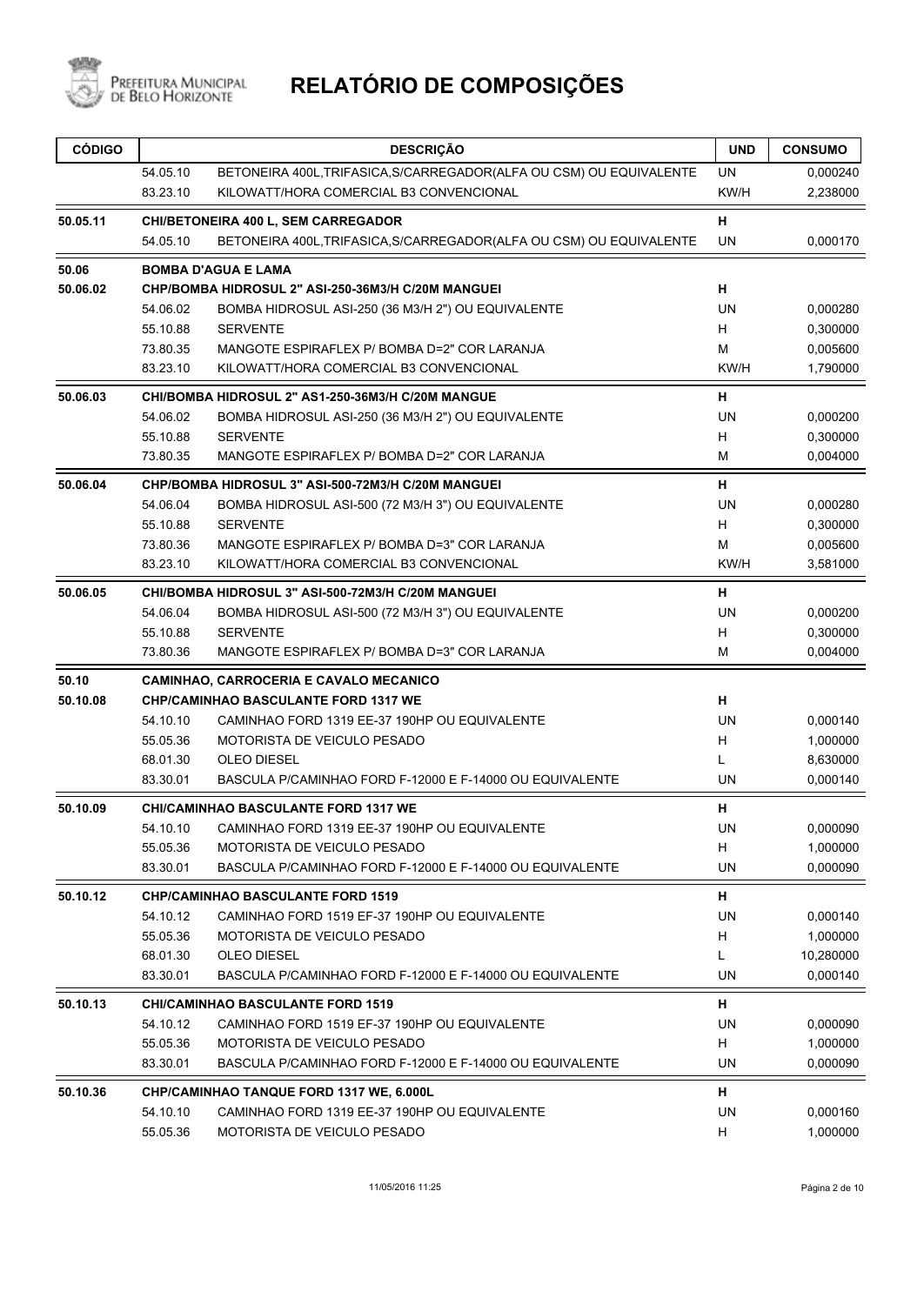

| <b>CÓDIGO</b> |                     | <b>DESCRIÇÃO</b>                                                 | <b>UND</b> | <b>CONSUMO</b> |
|---------------|---------------------|------------------------------------------------------------------|------------|----------------|
|               | 68.01.30            | <b>OLEO DIESEL</b>                                               | L          | 8,630000       |
|               | 83.30.02            | TANQUE 6000L P/ CAMINHAO PIPA                                    | <b>UN</b>  | 0,000160       |
| 50.10.37      |                     | CHI/CAMINHAO TANQUE FORD 1317 WE, 6.000L                         | н          |                |
|               | 54.10.10            | CAMINHAO FORD 1319 EE-37 190HP OU EQUIVALENTE                    | UN         | 0,000090       |
|               | 55.05.36            | MOTORISTA DE VEICULO PESADO                                      | H          | 1,000000       |
|               | 83.30.02            | TANQUE 6000L P/ CAMINHAO PIPA                                    | UN         | 0,000090       |
| 50.10.50      |                     | CHP/CAMINHAO TANQUE FORD 1317 WE TRUCADO, 10000                  | н          |                |
|               | 54.10.10            | CAMINHAO FORD 1319 EE-37 190HP OU EQUIVALENTE                    | <b>UN</b>  | 0,000160       |
|               | 55.05.36            | <b>MOTORISTA DE VEICULO PESADO</b>                               | H          | 1,000000       |
|               | 68.01.30            | <b>OLEO DIESEL</b>                                               | L          | 8,630000       |
|               | 83.30.03            | TANQUE 10000L P/ CAMINHAO PIPA                                   | <b>UN</b>  | 0,000160       |
|               | 83.30.07            | TRUCAGEM DE CAMINHAO                                             | UN         | 0,000160       |
| 50.10.51      |                     | CHI/CAMINHAO TANQUE FORD 1317 WE TRUCADO, 10000 L                | н          |                |
|               | 54.10.10            | CAMINHAO FORD 1319 EE-37 190HP OU EQUIVALENTE                    | UN         | 0,000090       |
|               | 55.05.36            | MOTORISTA DE VEICULO PESADO                                      | H          | 1,000000       |
|               | 83.30.03            | TANQUE 10000L P/ CAMINHAO PIPA                                   | <b>UN</b>  | 0,000090       |
|               | 83.30.07            | TRUCAGEM DE CAMINHAO                                             | <b>UN</b>  | 0,000090       |
| 50.10.68      |                     | <b>CHP/CAMINHAO CARROCERIA FORD 1317 WE</b>                      | н          |                |
|               | 54.10.10            | CAMINHAO FORD 1319 EE-37 190HP OU EQUIVALENTE                    | UN         | 0,000160       |
|               | 55.05.36            | MOTORISTA DE VEICULO PESADO                                      | H          | 1,000000       |
|               | 68.01.30            | <b>OLEO DIESEL</b>                                               | L          | 8,630000       |
|               | 83.30.04            | CARROCERIA DE MADEIRA P/ CAMINHAO FORD F-12000 OU EQUIVALENTE    | UN         | 0,000160       |
| 50.10.69      |                     | <b>CHI/CAMINHAO CARROCERIA FORD 1317 WE</b>                      | н          |                |
|               | 54.10.10            | CAMINHAO FORD 1319 EE-37 190HP OU EQUIVALENTE                    | <b>UN</b>  | 0,000090       |
|               | 55.05.36            | MOTORISTA DE VEICULO PESADO                                      | H          | 1,000000       |
|               | 83.30.04            | CARROCERIA DE MADEIRA P/ CAMINHAO FORD F-12000 OU EQUIVALENTE    | <b>UN</b>  | 0,000090       |
| 50.10.80      |                     | <b>CHP/GUINDAUTO MADAL PBK - 6500</b>                            | н          |                |
|               | 54.10.80            | GUINDASTE MADAL PKB - 6500 AV1A OU EQUIVALENTE                   | <b>UN</b>  | 0,000160       |
| 50.10.81      |                     | <b>CHI/GUINDAUTO MADAL PBK - 6500</b>                            | н          |                |
|               | 54.10.80            | GUINDASTE MADAL PKB - 6500 AV1A OU EQUIVALENTE                   | UN         | 0,000110       |
| 50.10.82      |                     | <b>CHP/CAM.GUINDAUTO FORD F-1319 MADAL PBK - 6500</b>            | н          |                |
|               | 54.10.10            | CAMINHAO FORD 1319 EE-37 190HP OU EQUIVALENTE                    | <b>UN</b>  | 0,000160       |
|               | 54.10.80            | GUINDASTE MADAL PKB - 6500 AV1A OU EQUIVALENTE                   | UN         | 0,000160       |
|               | 55.05.36            | MOTORISTA DE VEICULO PESADO                                      | H          | 1,000000       |
|               | 68.01.30            | <b>OLEO DIESEL</b>                                               | L          | 8,630000       |
|               | 83.30.04            | CARROCERIA DE MADEIRA P/ CAMINHAO FORD F-12000 OU EQUIVALENTE    | UN         | 0,000160       |
| 50.10.83      |                     | <b>CHI/CAM.GUINDAUTO FORD F-1319 MADAL PBK - 6500</b>            | н          |                |
|               | 54.10.10            | CAMINHAO FORD 1319 EE-37 190HP OU EQUIVALENTE                    | UN         | 0,000090       |
|               | 54.10.80            | GUINDASTE MADAL PKB - 6500 AV1A OU EQUIVALENTE                   | UN         | 0,000090       |
|               | 55.05.36            | MOTORISTA DE VEICULO PESADO                                      | H          | 1,000000       |
|               | 83.30.04            | CARROCERIA DE MADEIRA P/ CAMINHAO FORD F-12000 OU EQUIVALENTE    | UN         | 0,000090       |
| 50.11         | <b>CARREGADEIRA</b> |                                                                  |            |                |
| 50.11.10      |                     | <b>CHP/CARREGADEIRA CAT-950G - NACIONAL 180 HP</b>               | н          |                |
|               | 54.11.10            | CARREGADEIRA CAT 950H NACIONAL (3,06 M3) - 180 HP OU EQUIVALENTE | <b>UN</b>  | 0,000150       |
|               | 55.05.49            | OPERADOR DE CARREGADEIRA                                         | H          | 1,000000       |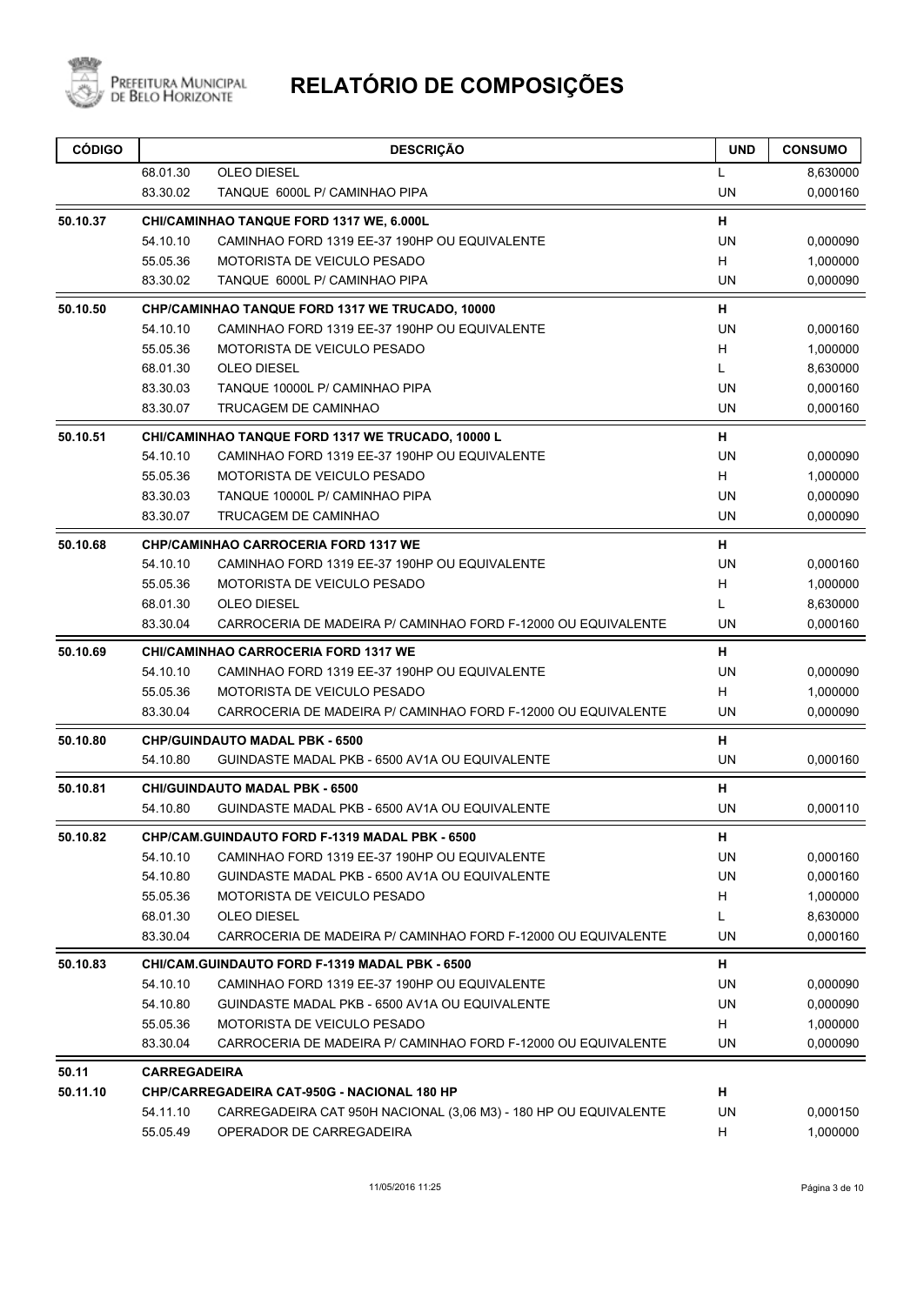

| <b>CÓDIGO</b> |                    | <b>DESCRIÇÃO</b>                                                 | <b>UND</b> | <b>CONSUMO</b> |
|---------------|--------------------|------------------------------------------------------------------|------------|----------------|
|               | 68.01.30           | <b>OLEO DIESEL</b>                                               | L          | 30,600000      |
| 50.11.11      |                    | <b>CHI/CARREGADEIRA CAT-950G - NACIONAL 180 HP</b>               | н          |                |
|               | 54.11.10           | CARREGADEIRA CAT 950H NACIONAL (3,06 M3) - 180 HP OU EQUIVALENTE | <b>UN</b>  | 0,000090       |
|               | 55.05.49           | OPERADOR DE CARREGADEIRA                                         | H          | 1,000000       |
| 50.11.28      |                    | CHP/CARREGADEIRA CASE W 20E (2,25M3-1,72M3) -152HP               | н          |                |
|               | 54.11.28           | CARREGADEIRA CASE W 20E (2,25 JD3-1,72M3)-152HP OU EQUIVALENTE   | UN         | 0,000150       |
|               | 55.05.49           | OPERADOR DE CARREGADEIRA                                         | H          | 1,000000       |
|               | 68.01.30           | <b>OLEO DIESEL</b>                                               | L          | 15,600000      |
| 50.11.29      |                    | CHI/CARREGADEIRA CASE W 20E (2,25M3-1,72M3) -152HP               | н          |                |
|               | 54.11.28           | CARREGADEIRA CASE W 20E (2,25 JD3-1,72M3)-152HP OU EQUIVALENTE   | <b>UN</b>  | 0,000090       |
|               | 55.05.49           | OPERADOR DE CARREGADEIRA                                         | H          | 1,000000       |
| 50.11.30      |                    | <b>CHP/CARREGADEIRA DE PNEUS C/ VASSOURA SPS 155 45W</b>         | н          |                |
|               | 54.01.38           | CARREGADEIRA DE PNEUS COM VASSOURA SPS 155 45W OU EQUIVALENTE    | <b>UN</b>  | 0,000190       |
|               | 55.05.64           | OPERADOR DE ESCAVADEIRA HIDRAULICA                               | н          | 1,000000       |
|               | 68.01.30           | <b>OLEO DIESEL</b>                                               | L          | 9,000000       |
| 50.11.31      |                    | <b>CHI-CARREGADEIRA DE PNEUS C/VASSOURA SPS 155 45W</b>          | н          |                |
|               | 54.01.38           | CARREGADEIRA DE PNEUS COM VASSOURA SPS 155 45W OU EQUIVALENTE    | <b>UN</b>  | 0,000120       |
|               | 55.05.64           | OPERADOR DE ESCAVADEIRA HIDRAULICA                               | H          | 1,000000       |
| 50.13         | <b>COMPACTADOR</b> |                                                                  |            |                |
| 50.13.22      |                    | CHP/ROLO LISO 6500 KG-RT 82H-58,5 HP                             | н          |                |
|               | 54.13.22           | ROLO TANDEM LISO RT82H MULLER (6500KG) - 58.5HP OU EQUIVALENTE   | <b>UN</b>  | 0,000160       |
|               | 55.05.67           | OPERADOR DE ROLO COMPACTADOR                                     | н          | 1,000000       |
|               | 68.01.30           | <b>OLEO DIESEL</b>                                               | L          | 10,530000      |
| 50.13.23      |                    | CHI/ROLO LISO 6500 KG-RT 82H-58,5 HP                             | н          |                |
|               | 54.13.22           | ROLO TANDEM LISO RT82H MULLER (6500KG) - 58.5HP OU EQUIVALENTE   | UN         | 0,000100       |
|               | 55.05.67           | OPERADOR DE ROLO COMPACTADOR                                     | H          | 1,000000       |
| 50.13.40      |                    | CHP/ROLO VIBRAT, DYNAPAC CA-25 LISO - STD P/SOLOS                | н          |                |
|               | 54.13.40           | ROLO VIBRATORIO DYNAPAC CA-250 LISO OU EQUIVALENTE               | <b>UN</b>  | 0,000160       |
|               | 55.05.67           | OPERADOR DE ROLO COMPACTADOR                                     | H          | 1,000000       |
|               | 68.01.30           | <b>OLEO DIESEL</b>                                               | Г          | 19,440000      |
| 50.13.41      |                    | CHI/ROLO VIBRAT, DYNAPAC CA-25 LISO - STD P/SOLOS                | н          |                |
|               | 54.13.40           | ROLO VIBRATORIO DYNAPAC CA-250 LISO OU EQUIVALENTE               | <b>UN</b>  | 0,000100       |
|               | 55.05.67           | OPERADOR DE ROLO COMPACTADOR                                     | H          | 1,000000       |
| 50.13.42      |                    | CHP/ROLO VIBRAT.DYNAPAC CA25 PD(PE CARNEIRO C/TR.)               | н          |                |
|               | 54.13.42           | ROLO VIBRATORIO DYNAPAC CA-250PD PE CARNEIRO OU EQUIVALENTE      | UN         | 0,000160       |
|               | 55.05.67           | OPERADOR DE ROLO COMPACTADOR                                     | Н          | 1,000000       |
|               | 68.01.30           | OLEO DIESEL                                                      | L          | 19,440000      |
| 50.13.43      |                    | CHI/ROLO VIBRAT.DYNAPAC CA25 PD(PE CARNEIRO C/TR.)               | н          |                |
|               | 54.13.42           | ROLO VIBRATORIO DYNAPAC CA-250PD PE CARNEIRO OU EQUIVALENTE      | <b>UN</b>  | 0,000100       |
|               | 55.05.67           | OPERADOR DE ROLO COMPACTADOR                                     | H          | 1,000000       |
| 50.13.44      |                    | <b>CHP/ROLO VIBRATORIO DYNAPAC CA-15 LISO</b>                    | н          |                |
|               | 54.13.44           | ROLO VIBRATORIO DYNAPAC CA150 STD OU EQUIVALENTE                 | UN         | 0,000160       |
|               | 55.05.67           | OPERADOR DE ROLO COMPACTADOR                                     | H          | 1,000000       |
|               | 68.01.30           | OLEO DIESEL                                                      | L          | 13,770000      |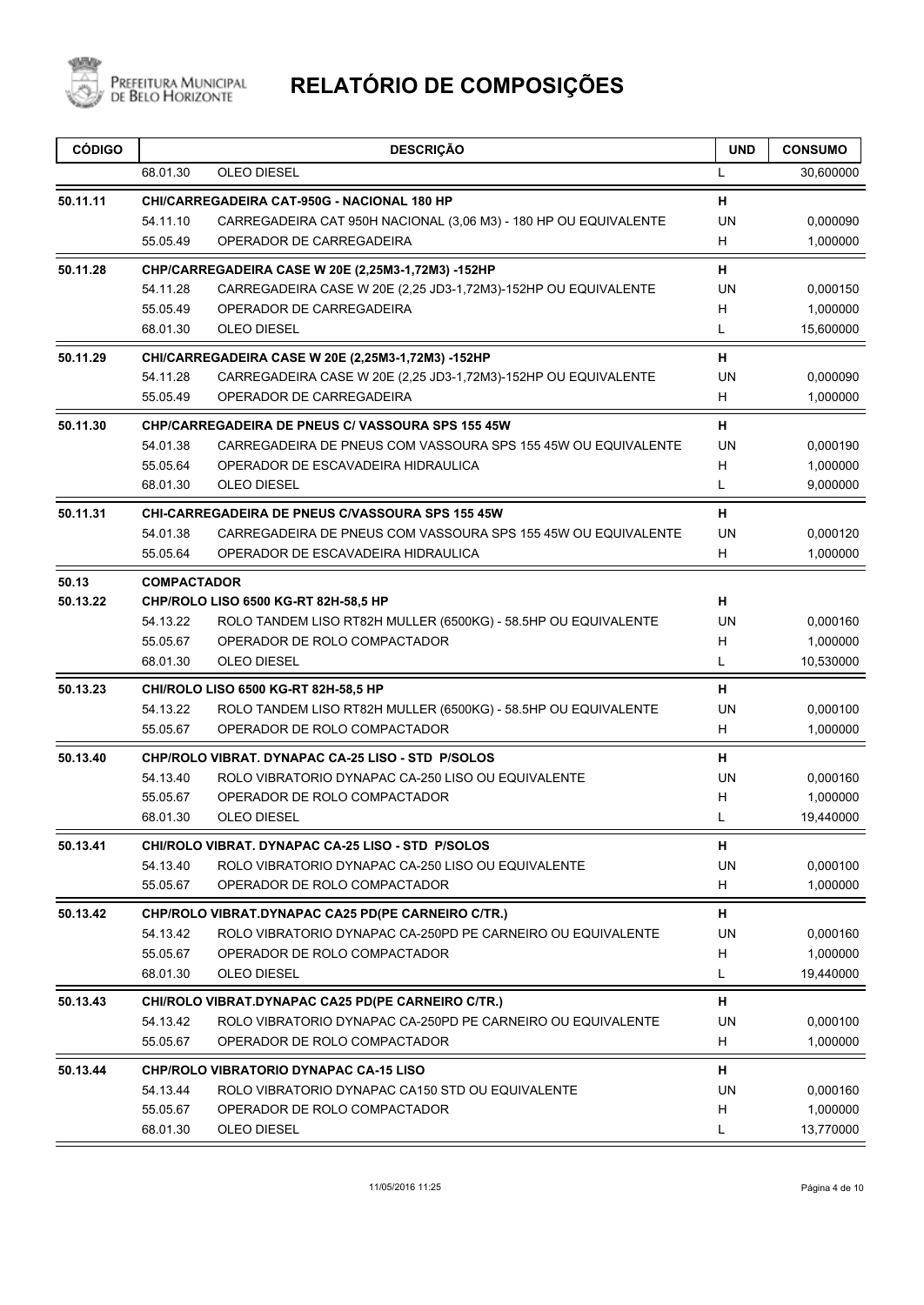

| <b>CÓDIGO</b> | <b>DESCRIÇÃO</b>                                                             | <b>UND</b> | <b>CONSUMO</b> |
|---------------|------------------------------------------------------------------------------|------------|----------------|
| 50.13.45      | CHI/ROLO VIBRATORIO DYNAPAC CA-15 LISO                                       | н          |                |
|               | 54.13.44<br>ROLO VIBRATORIO DYNAPAC CA150 STD OU EQUIVALENTE                 | <b>UN</b>  | 0,000100       |
|               | 55.05.67<br>OPERADOR DE ROLO COMPACTADOR                                     | H          | 1,000000       |
| 50.13.46      | CHP/ROLO VIBRATORIO DYNAPAC CA-15 PE DE CARNEIRO                             | н          |                |
|               | ROLO VIBRATORIO DYNAPAC CA150P- PE DE CARNEIRO OU EQUIVALENTE<br>54.13.46    | <b>UN</b>  | 0,000160       |
|               | 55.05.67<br>OPERADOR DE ROLO COMPACTADOR                                     | н          | 1,000000       |
|               | 68.01.30<br><b>OLEO DIESEL</b>                                               | L          | 13,770000      |
| 50.13.47      | <b>CHI/ROLO VIBRATORIO DYNAPAC CA-15 PE DE CARNEIRO</b>                      | н          |                |
|               | 54.13.46<br>ROLO VIBRATORIO DYNAPAC CA150P- PE DE CARNEIRO OU EQUIVALENTE    | <b>UN</b>  | 0,000100       |
|               | 55.05.67<br>OPERADOR DE ROLO COMPACTADOR                                     | н          | 1,000000       |
| 50.13.50      | CHP/ROLO VIBRATORIO DYNAPAC CC-900 LISO                                      | н          |                |
|               | 54.13.50<br>ROLO VIBRATORIO DYNAPAC MODELO CC900 OU EQUIVALENTE              | <b>UN</b>  | 0,000160       |
|               | 55.05.67<br>OPERADOR DE ROLO COMPACTADOR                                     | H          | 1,000000       |
|               | <b>OLEO DIESEL</b><br>68.01.30                                               | L          | 1,980000       |
| 50.13.51      | <b>CHI/ROLO VIBRATORIO DYNAPAC CC-900 LISO</b>                               | н          |                |
|               | 54.13.50<br>ROLO VIBRATORIO DYNAPAC MODELO CC900 OU EQUIVALENTE              | <b>UN</b>  | 0,000100       |
|               | 55.05.67<br>OPERADOR DE ROLO COMPACTADOR                                     | H          | 1,000000       |
| 50.13.54      | <b>CHP/ROLO DE PNEUS CP 221 - DYNAPAC</b>                                    | н          |                |
|               | 54.13.54<br>ROLO DE PNEUS DYNAPAC CP2100 OU EQUIVALENTE                      | UN         | 0,000140       |
|               | 55.05.67<br>OPERADOR DE ROLO COMPACTADOR                                     | н          | 1,000000       |
|               | <b>OLEO DIESEL</b><br>68.01.30                                               | L          | 21,750000      |
| 50.13.55      | <b>CHI/ROLO DE PNEUS CP 221 - DYNAPAC</b>                                    | н          |                |
|               | 54.13.54<br>ROLO DE PNEUS DYNAPAC CP2100 OU EQUIVALENTE                      | UN         | 0,000100       |
|               | OPERADOR DE ROLO COMPACTADOR<br>55.05.67                                     | H          | 1,000000       |
| 50.13.74      | <b>CHP/COMPACTADOR DE PLACA CLARIDON CS-30 9HP DIESEL</b>                    | H          |                |
|               | 54.13.74<br>COMPACTADOR DE PLACA CLARIDON CS-30-9,0 HP DIESEL OU EQUIVALENTE | UN         | 0,000290       |
|               | <b>OLEO DIESEL</b><br>68.01.30                                               | L          | 1,260000       |
| 50.13.75      | CHI/COMPACTADOR DE PLACA CLARIDON CS-30 9HP DIESEL                           | н          |                |
|               | 54.13.74<br>COMPACTADOR DE PLACA CLARIDON CS-30-9,0 HP DIESEL OU EQUIVALENTE | UN         | 0,000210       |
| 50.13.78      | <b>CHP/COMPACTADOR DE PLACA PARA ASFALTO CS-15 DIESEL</b>                    | н          |                |
|               | COMPACTADOR DE PLACA PARA ASFALTO CS - 15D DIESEL OU EQUIVALENTE<br>54.13.78 | UN         | 0,000290       |
|               | 68.01.30<br>OLEO DIESEL                                                      | L          | 0,900000       |
| 50.13.79      | <b>CHI/COMPACTADOR DE PLACA PARA ASFALTO CS-15 DIESEL</b>                    | н          |                |
|               | 54.13.78<br>COMPACTADOR DE PLACA PARA ASFALTO CS - 15D DIESEL OU EQUIVALENTE | UN         | 0,000210       |
| 50.14         | <b>COMPRESSOR E ACESSORIOS</b>                                               |            |                |
| 50.14.10      | <b>CHP/COMPRESSOR XAS-137 PD 275 PCM</b>                                     | н          |                |
|               | COMPRESSOR XAS-137 PD 275 PCM OU EQUIVALENTE<br>54.14.10                     | UN         | 0,000150       |
|               | 55.05.51<br><b>COMPRESSORISTA</b>                                            | H          | 1,000000       |
|               | 68.01.30<br>OLEO DIESEL                                                      | L          | 14,000000      |
| 50.14.11      | <b>CHI/COMPRESSOR XAS-137 PD 275 PCM</b>                                     | н          |                |
|               | 54.14.10<br>COMPRESSOR XAS-137 PD 275 PCM OU EQUIVALENTE                     | <b>UN</b>  | 0,000100       |
|               | <b>COMPRESSORISTA</b><br>55.05.51                                            | H          | 1,000000       |
| 50.16         | <b>DISTRIBUIDOR DE AGREGADO E BETUME</b>                                     |            |                |
| 50.16.52      | CHP/CAMIN.DISTR.BETUME FORD 1519, ALMEIDA D-72 D                             | н          |                |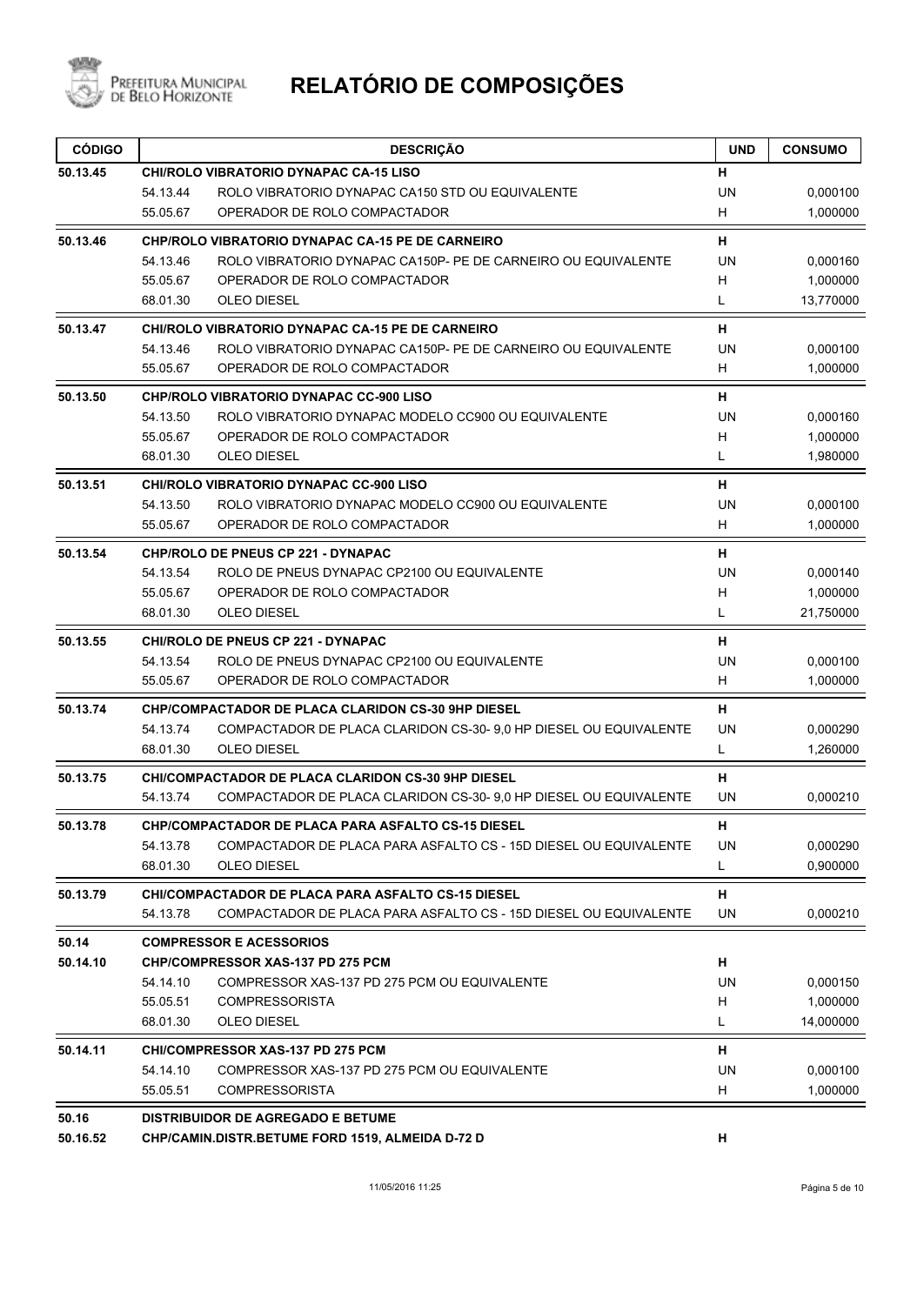

| <b>CÓDIGO</b> |          | <b>DESCRIÇÃO</b>                                                  | <b>UND</b> | <b>CONSUMO</b> |
|---------------|----------|-------------------------------------------------------------------|------------|----------------|
|               | 54.10.12 | CAMINHAO FORD 1519 EF-37 190HP OU EQUIVALENTE                     | UN         | 0,000190       |
|               | 54.16.50 | DISTR. DE BETUME ALMEIDA D-72 - D - 6000L 69HP OU EQUIVALENTE     | UN         | 0,000210       |
|               | 55.05.15 | OPERADOR 1                                                        | H          | 2,000000       |
|               | 68.01.30 | <b>OLEO DIESEL</b>                                                | L          | 20,630000      |
| 50.16.53      |          | CHI/CAMIN.DISTR.BETUME FORD 1519, ALMEIDA D-72 D                  | н          |                |
|               | 54.10.12 | CAMINHAO FORD 1519 EF-37 190HP OU EQUIVALENTE                     | UN         | 0,000130       |
|               | 54.16.50 | DISTR. DE BETUME ALMEIDA D-72 - D - 6000L 69HP OU EQUIVALENTE     | UN         | 0,000130       |
|               | 55.05.15 | OPERADOR 1                                                        | H          | 2,000000       |
| 50.19         |          | <b>EQUIPAMENTO DE PERFURACAO E ROMPEDOR</b>                       |            |                |
| 50.19.16      |          | <b>CHP/PERFURATRIZ BJ 571-4L 78PCM</b>                            | н          |                |
|               | 54.19.16 | PERFURATRIZ BJ571-4L AIR SERVICE 78PCM OU EQUIVALENTE             | <b>UN</b>  | 0,000270       |
|               | 55.05.32 | <b>MARTELETEIRO</b>                                               | H          | 1,000000       |
| 50.19.17      |          | CHI/PERFURATRIZ BJ 571-4L 78PCM                                   | н          |                |
|               | 54.19.16 | PERFURATRIZ BJ571-4L AIR SERVICE 78PCM OU EQUIVALENTE             | UN         | 0,000190       |
|               | 55.05.32 | <b>MARTELETEIRO</b>                                               | H          | 1,000000       |
| 50.19.62      |          | <b>CHP/MARTELETE BJ-32</b>                                        | н          |                |
|               | 54.19.62 | MARTELETE BJ-32 OU EQUIVALENTE                                    | <b>UN</b>  | 0,000270       |
|               | 55.05.32 | <b>MARTELETEIRO</b>                                               | H          | 1,000000       |
| 50.19.63      |          | <b>CHI/MARTELETE BJ-32</b>                                        | н          |                |
|               | 54.19.62 | MARTELETE BJ-32 OU EQUIVALENTE                                    | UN         | 0,000190       |
|               | 55.05.32 | <b>MARTELETEIRO</b>                                               | H          | 1,000000       |
| 50.19.66      |          | <b>MARTELETE ELETRICO TRIFASICO 30 KG</b>                         | н          |                |
|               | 54.19.66 | MARTELETE TRIFASICO DE 30 KG OU EQUIVALENTE                       | <b>MES</b> | 0,005400       |
| 50.20         |          | <b>ESCAVADEIRA E DRAGA</b>                                        |            |                |
| 50.20.06      |          | CHP/RETRO-ESCAVAD. CASE 580 L -(0,77M3) 75HP (4X2)                | н          |                |
|               | 54.20.06 | RETRO-ESCAVADEIRA CASE 580M (0,23M3) -75HP- (4X2) OU EQUIVALENTE  | <b>UN</b>  | 0,000150       |
|               | 55.05.65 | OPERADOR DE RETRO ESCAVADEIRA                                     | H          | 1,000000       |
|               | 68.01.30 | <b>OLEO DIESEL</b>                                                | L          | 8,400000       |
| 50.20.07      |          | CHI/RETRO-ESCAVAD. CASE 580 L -(0,77M3) 75HP (4X2)                | н          |                |
|               | 54.20.06 | RETRO-ESCAVADEIRA CASE 580M (0,23M3) -75HP- (4X2) OU EQUIVALENTE  | UN         | 0,000090       |
|               | 55.05.65 | OPERADOR DE RETRO ESCAVADEIRA                                     | H          | 1,000000       |
| 50.20.18      |          | <b>CHP/ESCAVADEIRA KOMATSU PC 160 SE - 103 HP</b>                 | н          |                |
|               | 54.20.18 | ESCAVADEIRA KOMATSU PC 160 SE-0,55 A 0,90M3-103 HP OU EQUIVALENTE | UN         | 0,000130       |
|               | 55.05.64 | OPERADOR DE ESCAVADEIRA HIDRAULICA                                | H          | 1,000000       |
|               | 68.01.30 | OLEO DIESEL                                                       | L          | 13,200000      |
| 50.20.19      |          | <b>CHI/ESCAVADEIRA KOMATSU PC 160 SE - 103 HP</b>                 | н          |                |
|               | 54.20.18 | ESCAVADEIRA KOMATSU PC 160 SE-0,55 A 0,90M3-103 HP OU EQUIVALENTE | UN         | 0,000080       |
|               | 55.05.64 | OPERADOR DE ESCAVADEIRA HIDRAULICA                                | H          | 1,000000       |
| 50.20.20      |          | <b>CHP/ESCAVADEIRA NEW HOLAND FX - 215 LC</b>                     | н          |                |
|               | 54.20.20 | ESCAVADEIRA NEW HOLAND E-215B LC (1,31 M3) - 152HP OU EQUIVALENTE | <b>UN</b>  | 0,000130       |
|               | 55.05.64 | OPERADOR DE ESCAVADEIRA HIDRAULICA                                | н          | 1,000000       |
|               | 68.01.30 | OLEO DIESEL                                                       | L          | 21,600000      |
| 50.20.21      |          | <b>CHI/ESCAVADEIRA NEW HOLAND FX - 215 LC</b>                     | н          |                |
|               | 54.20.20 | ESCAVADEIRA NEW HOLAND E-215B LC (1,31 M3) - 152HP OU EQUIVALENTE | UN         | 0,000080       |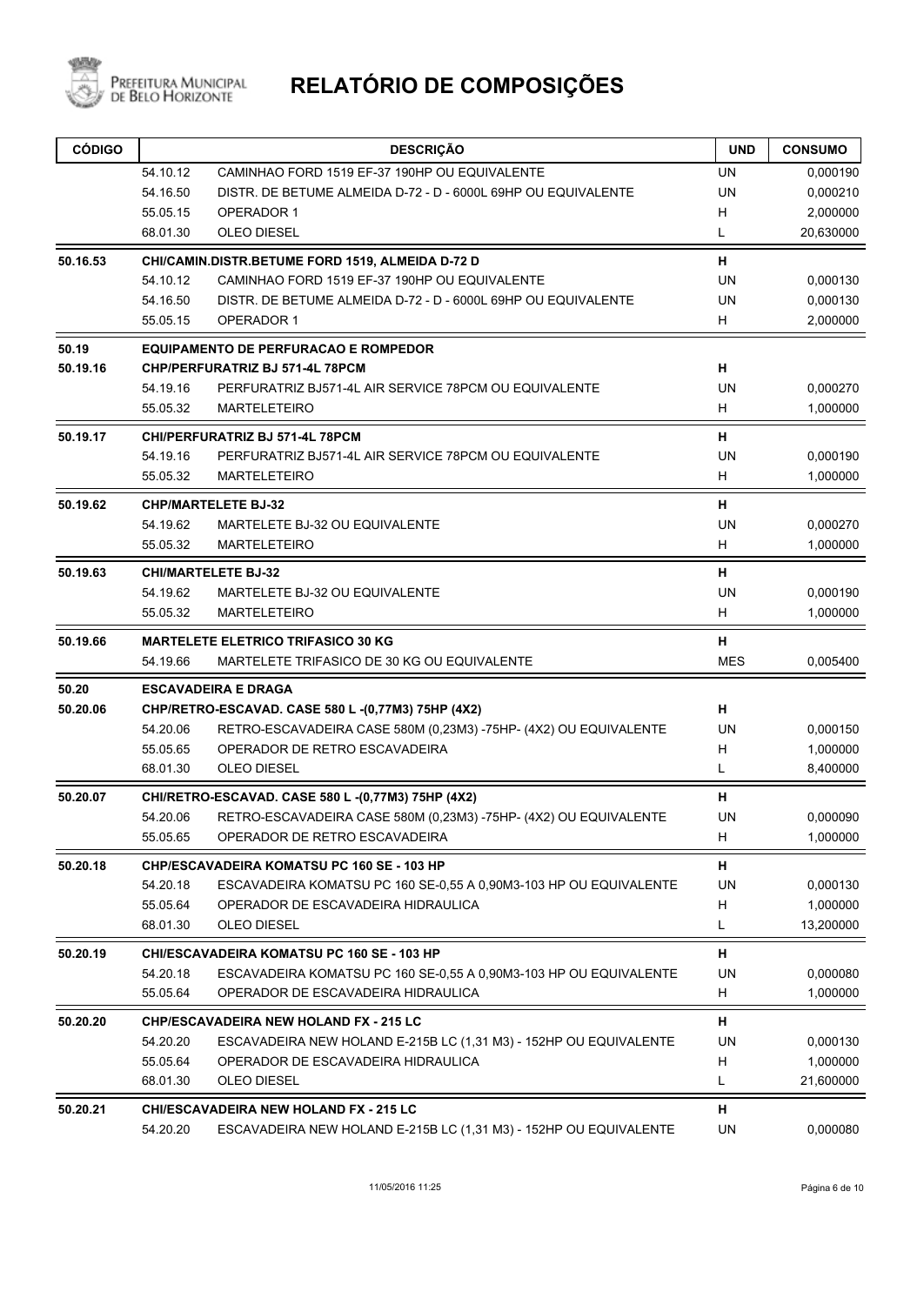

| <b>CÓDIGO</b> | <b>DESCRIÇÃO</b>                                                             | <b>UND</b> | <b>CONSUMO</b> |
|---------------|------------------------------------------------------------------------------|------------|----------------|
|               | 55.05.64<br>OPERADOR DE ESCAVADEIRA HIDRAULICA                               | н          | 1,000000       |
| 50.20.50      | CHP/DRAGA DE ARRASTE 140 HP-BUCYRUS 22B                                      | н          |                |
|               | 54.20.50<br>DRAGA DE ARRASTE 140 HP-BUCYRUS 22B OU EQUIVALENTE               | UN         | 0,000180       |
|               | 55.05.64<br>OPERADOR DE ESCAVADEIRA HIDRAULICA                               | н          | 1,000000       |
|               | <b>OLEO DIESEL</b><br>68.01.30                                               | L          | 21,000000      |
| 50.20.51      | <b>CHI/DRAGA DE ARRASTE 140 HP-BUCYRUS 22B</b>                               | н          |                |
|               | 54.20.50<br>DRAGA DE ARRASTE 140 HP-BUCYRUS 22B OU EQUIVALENTE               | UN         | 0,000110       |
|               | 55.05.64<br>OPERADOR DE ESCAVADEIRA HIDRAULICA                               | н          | 1,000000       |
| 50.21         | <b>ROCADEIRA</b>                                                             |            |                |
| 50.21.01      | <b>CHP/ROCADEIRA ECHO MODELO SRM-3605</b>                                    | н          |                |
|               | 54.34.02<br>ROCADEIRA ECHO MODELO SRM-3605 OU EQUIVALENTE                    | UN         | 0,000420       |
|               | 55.05.66<br>OPERADOR DE ROCADEIRA                                            | H          | 1,000000       |
|               | 68.01.25<br><b>GASOLINA COMUM</b>                                            | L          | 0,613000       |
| 50.21.02      | <b>CHI/ROCADEIRA ECHO MODELO SRM-3605</b>                                    | н          |                |
|               | ROCADEIRA ECHO MODELO SRM-3605 OU EQUIVALENTE<br>54.34.02                    | UN         | 0,000250       |
|               | 55.05.66<br>OPERADOR DE ROCADEIRA                                            | H          | 1,000000       |
| 50.25         | <b>GRADE DE DISCO</b>                                                        |            |                |
| 50.25.08      | <b>CHP/GRADE DE DISCO TATU 20-24</b>                                         | н          |                |
|               | 54.25.08<br>GRADE DE DISCO TATU 20-24 (COMPLETA) OU EQUIVALENTE              | UN         | 0,000240       |
| 50.25.09      | <b>CHI/GRADE DE DISCO TATU 20-24</b>                                         | н          |                |
|               | 54.25.08<br>GRADE DE DISCO TATU 20-24 (COMPLETA) OU EQUIVALENTE              | UN         | 0,000180       |
| 50.27         | <b>GUINDASTE</b>                                                             |            |                |
| 50.27.16      | <b>CHP/ GUINDASTE WTTA - 16G</b>                                             | н          |                |
|               | 54.27.16<br>GUINDASTE WTTA-16G OU EQUIVALENTE                                | UN         | 0,000260       |
|               | 55.05.57<br>OPERADOR DE GUINDASTE                                            | н          | 1,000000       |
|               | 68.01.30<br><b>OLEO DIESEL</b>                                               | Г          | 18,000000      |
| 50.27.17      | <b>CHI/ GUINDASTE WTTA - 16G</b>                                             | н          |                |
|               | 54.27.16<br>GUINDASTE WTTA-16G OU EQUIVALENTE                                | UN         | 0,000170       |
|               | 55.05.57<br>OPERADOR DE GUINDASTE                                            | н          | 1,000000       |
| 50.31         | <b>MAQUINA E APARELHO DE SOLDA</b>                                           |            |                |
|               |                                                                              |            |                |
| 50.31.10      | <b>CHP/GRUPO DE SOLDAGEM BAMBOZZI 375-A</b>                                  | н          |                |
|               | GPO SOLDAG. BAMBOZZI MODELO TN5 MOTOR 375A DIESEL OU EQUIVALENTE<br>54.31.10 | UN         | 0,000210       |
|               | 55.10.90<br>SOLDADOR                                                         | н          | 1,000000       |
|               | OLEO DIESEL<br>68.01.30                                                      | L.         | 8,190000       |
| 50.31.11      | <b>CHI/GRUPO DE SOLDAGEM BAMBOZZI 375-A</b>                                  | н          |                |
|               | 54.31.10<br>GPO SOLDAG. BAMBOZZI MODELO TN5 MOTOR 375A DIESEL OU EQUIVALENTE | UN         | 0,000130       |
|               | 55.10.90<br><b>SOLDADOR</b>                                                  | н          | 1,000000       |
| 50.32         | <b>MOTONIVELADORA</b>                                                        |            |                |
| 50.32.08      | CHP/MOTONIVELADORA 120 M - 140 HP.                                           | н          |                |
|               | 54.32.08<br>MOTONIVELADORA CAT 120 M - 140 HP OU EQUIVALENTE                 | UN         | 0,000140       |
|               | 55.05.61<br>OPERADOR DE MOTONIVELADORA                                       | н          | 1,000000       |
|               | <b>OLEO DIESEL</b><br>68.01.30                                               | L.         | 16,800000      |
| 50.32.09      | CHI/MOTONIVELADORA 120 M - 140 HP                                            | н          |                |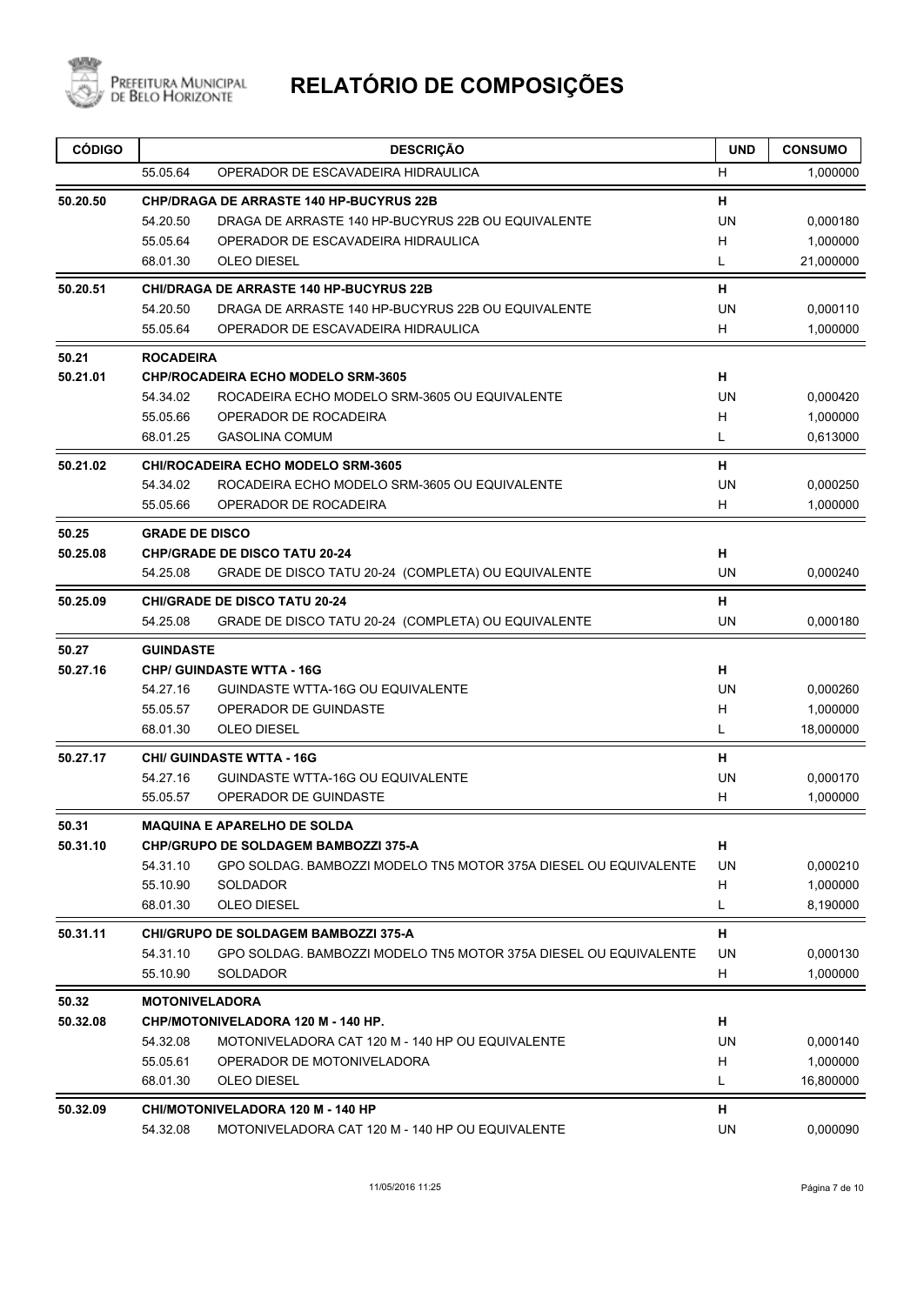

| <b>CÓDIGO</b> | <b>DESCRIÇÃO</b>                                                             | <b>UND</b> | <b>CONSUMO</b> |
|---------------|------------------------------------------------------------------------------|------------|----------------|
|               | OPERADOR DE MOTONIVELADORA<br>55.05.61                                       | н          | 1,000000       |
| 50.36         | <b>TRATOR</b>                                                                |            |                |
| 50.36.08      | <b>CHP/TRATOR COM LAMINA E ESCARIFICADOR D8</b>                              | н          |                |
|               | 54.36.08<br>TRATOR COM LAMINA E ESCARIFICADOR D8T OU EQUIVALENTE             | UN         | 0,000130       |
|               | 55.05.70<br>OPERADOR TRATOR DE ESTEIRA                                       | н          | 1,000000       |
|               | 68.01.30<br><b>OLEO DIESEL</b>                                               | L          | 54,000000      |
| 50.36.09      | <b>CHI/TRATOR COM LAMINA E ESCARIFICADOR D8</b>                              | н          |                |
|               | 54.36.08<br>TRATOR COM LAMINA E ESCARIFICADOR D8T OU EQUIVALENTE             | <b>UN</b>  | 0,000090       |
|               | 55.05.70<br>OPERADOR TRATOR DE ESTEIRA                                       | н          | 1,000000       |
| 50.36.10      | <b>CHP/TRATOR DE ESTEIRA D6M C/ LAMINA 140 HP</b>                            | н          |                |
|               | 54.36.10<br>TRATOR DE ESTEIRA CAT D6-N 140 HP OU EQUIVALENTE                 | <b>UN</b>  | 0,000130       |
|               | 55.05.70<br>OPERADOR TRATOR DE ESTEIRA                                       | н          | 1,000000       |
|               | 68.01.30<br><b>OLEO DIESEL</b>                                               | L          | 21,600000      |
| 50.36.11      | <b>CHI/TRATOR DE ESTEIRA D6M C/ LAMINA 140 HP</b>                            | н          |                |
|               | 54.36.10<br>TRATOR DE ESTEIRA CAT D6-N 140 HP OU EQUIVALENTE                 | UN         | 0,000080       |
|               | 55.05.70<br>OPERADOR TRATOR DE ESTEIRA                                       | H          | 1,000000       |
| 50.36.66      | <b>CHP/TRATOR DE PNEUS MASSEY FERGUSSON MF-292 105 HP</b>                    | н          |                |
|               | 54.36.66<br>TRATOR DE PNEUS MASSEY FERGUSSON MF-292 - 105 CV OU EQUIVALENTE  | UN         | 0,000120       |
|               | 55.05.59<br>OPERADOR DE TRATOR AGRICOLA                                      | H          | 1,000000       |
|               | 68.01.30<br><b>OLEO DIESEL</b>                                               | L          | 19,800000      |
| 50.36.67      | <b>CHI/TRATOR DE PNEUS MASSEY FERGUSSON MF-292 105 HP</b>                    | н          |                |
|               | 54.36.66<br>TRATOR DE PNEUS MASSEY FERGUSSON MF-292 - 105 CV OU EQUIVALENTE  | <b>UN</b>  | 0,000080       |
|               | OPERADOR DE TRATOR AGRICOLA<br>55.05.59                                      | H          | 1,000000       |
| 50.37         | USINA DE ASFALTO, SOLOS E CONCRETO                                           |            |                |
| 50.37.06      | <b>CHP/USINA DE ASFALTO CAP40/60 UA2 MF 40E C/PURIFIC</b>                    | н          |                |
|               | 54.37.06<br>USINA DE ASFALTO CAP-40/60-UA2 FIXA C/ PURIF. AR OU EQUIVALENTE  | <b>UN</b>  | 0,000120       |
|               | 68.01.30<br><b>OLEO DIESEL</b>                                               | L          | 7,140000       |
|               | 83.23.10<br>KILOWATT/HORA COMERCIAL B3 CONVENCIONAL                          | KW/H       | 143,000000     |
| 50.37.07      | <b>CHI/USINA DE ASFALTO CAP40/60 UA2 MF 40E C/PURIFIC</b>                    | н          |                |
|               | 54.37.06<br>USINA DE ASFALTO CAP-40/60-UA2 FIXA C/ PURIF. AR OU EQUIVALENTE  | UN         | 0.000080       |
| 50.37.08      | CHP/TANCAGEM (4X20M3 + CALDEIRA + 5/10/20M3)                                 | н          |                |
|               | 54.37.24<br>TANCAGEM (4 TANQUES DE 20M3 + CALDEIRA)                          | <b>UN</b>  | 0,000100       |
|               | 54.37.25<br>TANQUES PARA OLEO DIESEL/EMULSAO/CM30 (5/10/20m3)                | CJ         | 0,000100       |
| 50.37.09      | CHI/TANCAGEM (4X20M3 + CALDEIRA + 5/10/20M3)                                 | н          |                |
|               | 54.37.24<br>TANCAGEM (4 TANQUES DE 20M3 + CALDEIRA)                          | UN         | 0,000080       |
|               | 54.37.25<br>TANQUES PARA OLEO DIESEL/EMULSAO/CM30 (5/10/20m3)                | CJ         | 0,000080       |
| 50.37.10      | <b>CHP/EQUIPAMENTOS PARA LABORATORIO DE ASFALTO</b>                          | н          |                |
|               | 54.37.30<br>EQUIPAMENTOS PARA LABORATORIO DE ASFALTO                         | CJ         | 0,000110       |
|               | 70.80.01<br>CONSUMO DE MATERIAL DE LABORATORIO DE ASFALTO/HORA               | CJ         | 1,000000       |
| 50.37.11      | <b>CHI/EQUIPAMENTOS PARA LABORATORIO DE ASFALTO</b>                          | н          |                |
|               | 54.37.30<br>EQUIPAMENTOS PARA LABORATORIO DE ASFALTO                         | CJ         | 0,000080       |
| 50.37.12      | CHP/BALANCA RODOV. HIBRIDA 60T-IP65-18,00X3,00M                              | н          |                |
|               | 54.37.31<br>BALANCA RODOVIARIA HIBRIDA 60T-IP65-18X3M S/ PISO OU EQUIVALENTE | UN         | 0,000090       |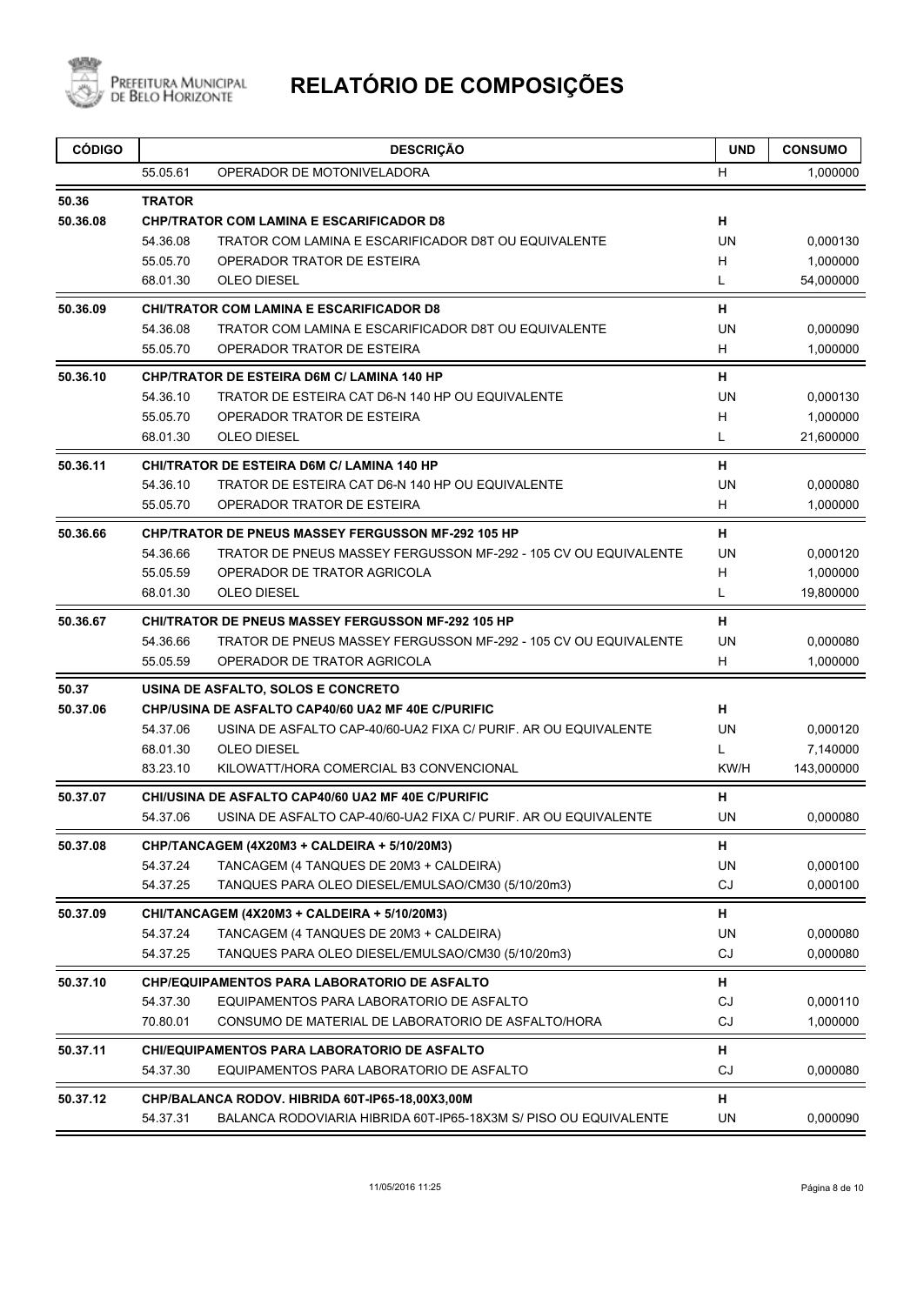

| <b>CÓDIGO</b> | <b>DESCRIÇÃO</b>                                                             | <b>UND</b> | <b>CONSUMO</b> |
|---------------|------------------------------------------------------------------------------|------------|----------------|
| 50.37.13      | CHI/BALANCA RODOV. HIBRIDA 60T-IP65-18,00X3,00M                              | н          |                |
|               | 54.37.31<br>BALANCA RODOVIARIA HIBRIDA 60T-IP65-18X3M S/ PISO OU EQUIVALENTE | UN         | 0,000070       |
| 50.37.22      | CHP/USINA DE ASFALTO A FRIO 40T PMF-33 EE CAP40/60                           | н          |                |
|               | 54.37.22<br>USINA DE ASFALTO A FRIO 40T PMF-33 EE CAP 40/60 OU EQUIVALENTE   | UN         | 0,000220       |
|               | 55.05.71<br>OPERADOR DE USINA                                                | H          | 2,500000       |
|               | 68.01.30<br><b>OLEO DIESEL</b>                                               | L          | 2,700000       |
| 50.37.23      | CHI/USINA DE ASFALTO A FRIO 40T PMF-33 EE CAP40/60                           | н          |                |
|               | 54.37.22<br>USINA DE ASFALTO A FRIO 40T PMF-33 EE CAP 40/60 OU EQUIVALENTE   | <b>UN</b>  | 0,000130       |
|               | 55.05.71<br>OPERADOR DE USINA                                                | H          | 2,500000       |
| 50.39         | <b>VIBRADOR</b>                                                              |            |                |
| 50.39.10      | <b>CHP/VIBRADOR DE IMERSAO COM MANGOTE DE 45MM</b>                           | н          |                |
|               | 54.39.10<br>MANGOTE P/ VIBRADOR DE IMERSAO D= 48MM x 5M                      | UN         | 0,000340       |
|               | 54.39.11<br>MOTOR P/ VIBRADOR DE IMERSAO TRIFASICO                           | <b>UN</b>  | 0,000340       |
|               | 83.23.10<br>KILOWATT/HORA COMERCIAL B3 CONVENCIONAL                          | KW/H       | 1,492000       |
| 50.39.11      | <b>CHI/VIBRADOR DE IMERSAO COM MANGOTE DE 45MM</b>                           | н          |                |
|               | 54.39.10<br>MANGOTE P/ VIBRADOR DE IMERSAO D= 48MM x 5M                      | UN         | 0,000240       |
|               | 54.39.11<br>MOTOR P/ VIBRADOR DE IMERSAO TRIFASICO                           | <b>UN</b>  | 0,000240       |
| 50.40         | <b>VEICULOS</b>                                                              |            |                |
| 50.40.02      | <b>CHP/CAMINHONETE - GASOLINA</b>                                            | н          |                |
|               | 54.40.01<br>VEÍCULO COMERCIAL LEVE (PICK-UP) FLEX 0KM                        | UN         | 0,000170       |
|               | MOTORISTA DE VEICULO LEVE<br>55.05.35                                        | H          | 1,000000       |
|               | 68.01.25<br><b>GASOLINA COMUM</b>                                            | L          | 4,800000       |
| 50.40.03      | <b>CHI/CAMINHONETE - GASOLINA</b>                                            | н          |                |
|               | 54.40.01<br>VEÍCULO COMERCIAL LEVE (PICK-UP) FLEX 0KM                        | <b>UN</b>  | 0,000120       |
|               | MOTORISTA DE VEICULO LEVE<br>55.05.35                                        | H          | 1,000000       |
| 50.40.06      | <b>CHP/VEICULO POPULAR 1.0 AR CONDICIONADO - GASOLINA</b>                    | н          |                |
|               | 54.40.06<br>VEICULO DE PASSEIO 1.0 FLEX C/AR COND.                           | UN         | 0,000190       |
|               | <b>GASOLINA COMUM</b><br>68.01.25                                            | L          | 1,350000       |
| 50.40.07      | <b>CHI/VEICULO POPULAR 1.0 AR CONDICIONADO - GASOLINA</b>                    | н          |                |
|               | VEÍCULO DE PASSEIO 1.0 FLEX C/AR COND.<br>54.40.06                           | <b>UN</b>  | 0,000140       |
| 50.40.08      | <b>CHP/VEICULO UTILITARIO 1.8 16V 4 PORTAS 7 LUGARES</b>                     | н          |                |
|               | 54.40.04<br>VEICULO UTILI. 1.8 16V FLEX CAPAC.MIN. 7 LUGARES                 | <b>UN</b>  | 0,000160       |
|               | 55.05.35<br><b>MOTORISTA DE VEICULO LEVE</b>                                 | H          | 1,000000       |
|               | 68.01.25<br><b>GASOLINA COMUM</b>                                            | L          | 2,230000       |
| 50.40.09      | <b>CHI/VEICULO UTILITARIO 1.8 16V 4 PORTAS 7 LUGARES</b>                     | н          |                |
|               | 54.40.04<br>VEÍCULO UTILI. 1.8 16V FLEX CAPAC.MIN. 7 LUGARES                 | <b>UN</b>  | 0,000110       |
|               | 55.05.35<br><b>MOTORISTA DE VEICULO LEVE</b>                                 | H          | 1,000000       |
| 50.41         | <b>EQUIPAMENTOS DE APOIO</b>                                                 |            |                |
| 50.41.01      | CHP/MOTO-SERRA HUSQVARNA MODELO 61, CILINDROS:62                             | н          |                |
|               | 54.34.01<br>MOTO-SERRA HUSQVARNA MODELO 61, CILINDROS:62 OU EQUIVALENTE      | UN         | 0,000170       |
|               | 55.05.15<br>OPERADOR 1                                                       | H          | 1,000000       |
|               | 68.01.25<br><b>GASOLINA COMUM</b>                                            | L          | 1,103000       |
| 50.41.02      | CHI/M0T0-SERRA HUSQVARNA MODELO 61, CILINDROS:62                             | н          |                |
|               | 54.34.01<br>MOTO-SERRA HUSQVARNA MODELO 61, CILINDROS:62 OU EQUIVALENTE      | UN         | 0,000120       |